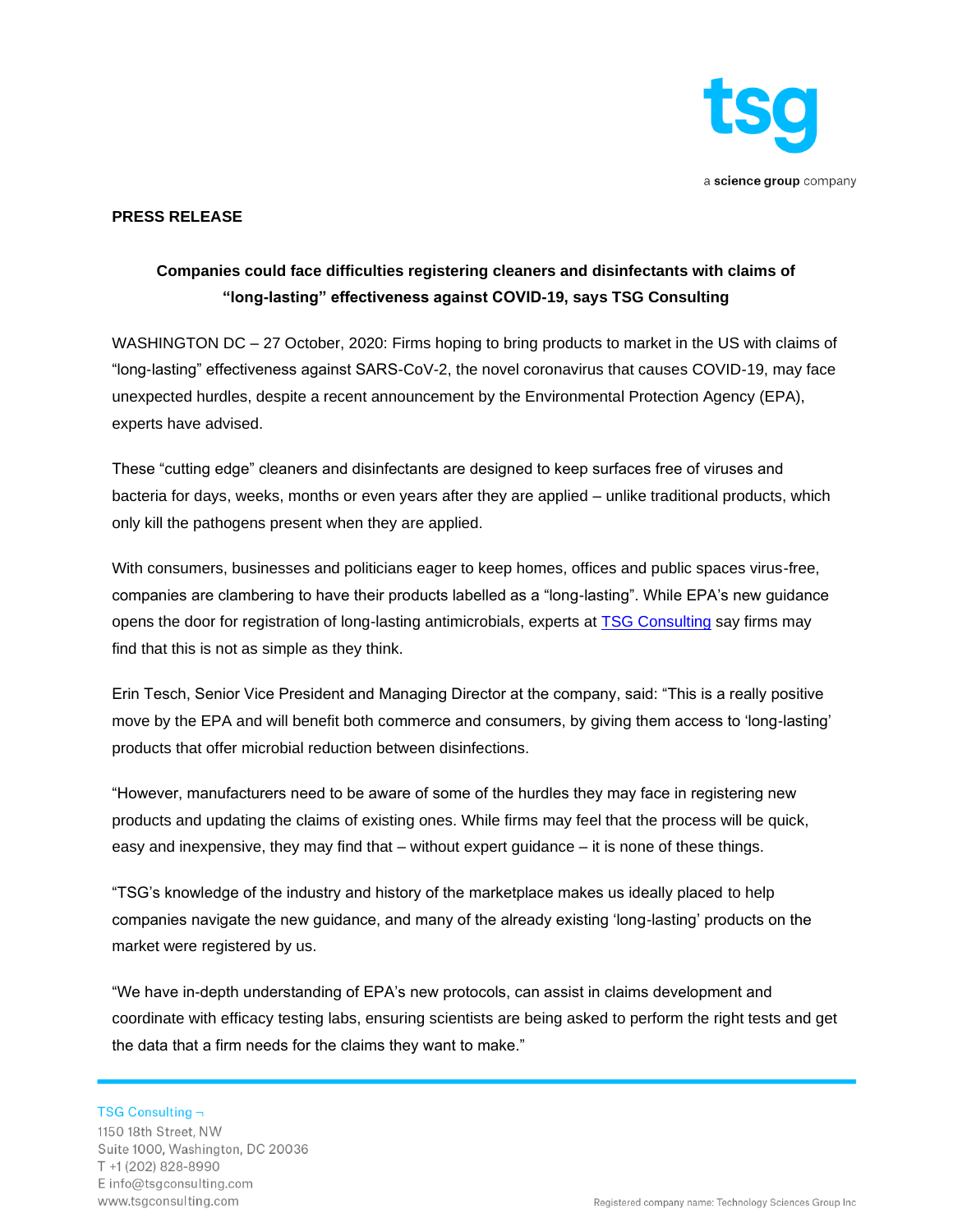The advice comes as EPA issued draft guidance for firms manufacturing pesticides that provide residual efficacy against bacteria and viruses. It provides a faster registration route to ensure that products which clean and disinfect surfaces to combat viruses like SARS-CoV-2, the coronavirus that causes COVID-19, are brought to market as soon as possible.

EPA will begin expediting the registration process for these products immediately, although the regulator may revise this guidance within 60 days, after the public has had a chance to comment on the changes.

Speaking at the time, EPA Administrator Andrew Wheeler said: "EPA is providing an expedited path for our nation's manufacturers and innovators to get cutting-edge, long-lasting disinfecting products into the marketplace as safely and quickly as possible.

"As we continue to re-open our schools, workplaces, and other public spaces, it is important Americans have as many tools as possible to slow the spread of COVID-19."

TSG's consultants can assist companies with data development and review, drafting product label and claims, and assembling submission packages to comply with EPA's draft guidance, under which applicants must address specific efficacy testing and labelling requirements for two different types of products, in addition to standard disinfectants.

Supplemental residual antimicrobial products work within two hours of a virus or bacteria encountering a surface and can remain effective for weeks to years. Antimicrobial coatings and films have a residual efficacy measured in weeks, while antimicrobial fixed or solid surfaces, with residual efficacy measured in years. Both can supplement, but do not replace, routine cleaning and disinfection using EPA-approved products for use against COVID-19.

Residual disinfectants must clear a higher standard of efficacy. They are effective within 10 minutes of a virus or bacteria contacting a surface and remain effective for up to 24 hours. Surfaces treated with residual disinfectants do not require additional cleaning or disinfection during this period.

• [TSG Consulting](https://www.tsgconsulting.com/) is a leading regulatory and scientific consulting organization with offices in North America, the UK, and three EU member states, with a 30-year history serving the chemicals, biocides and crop protection sectors.

<ends>